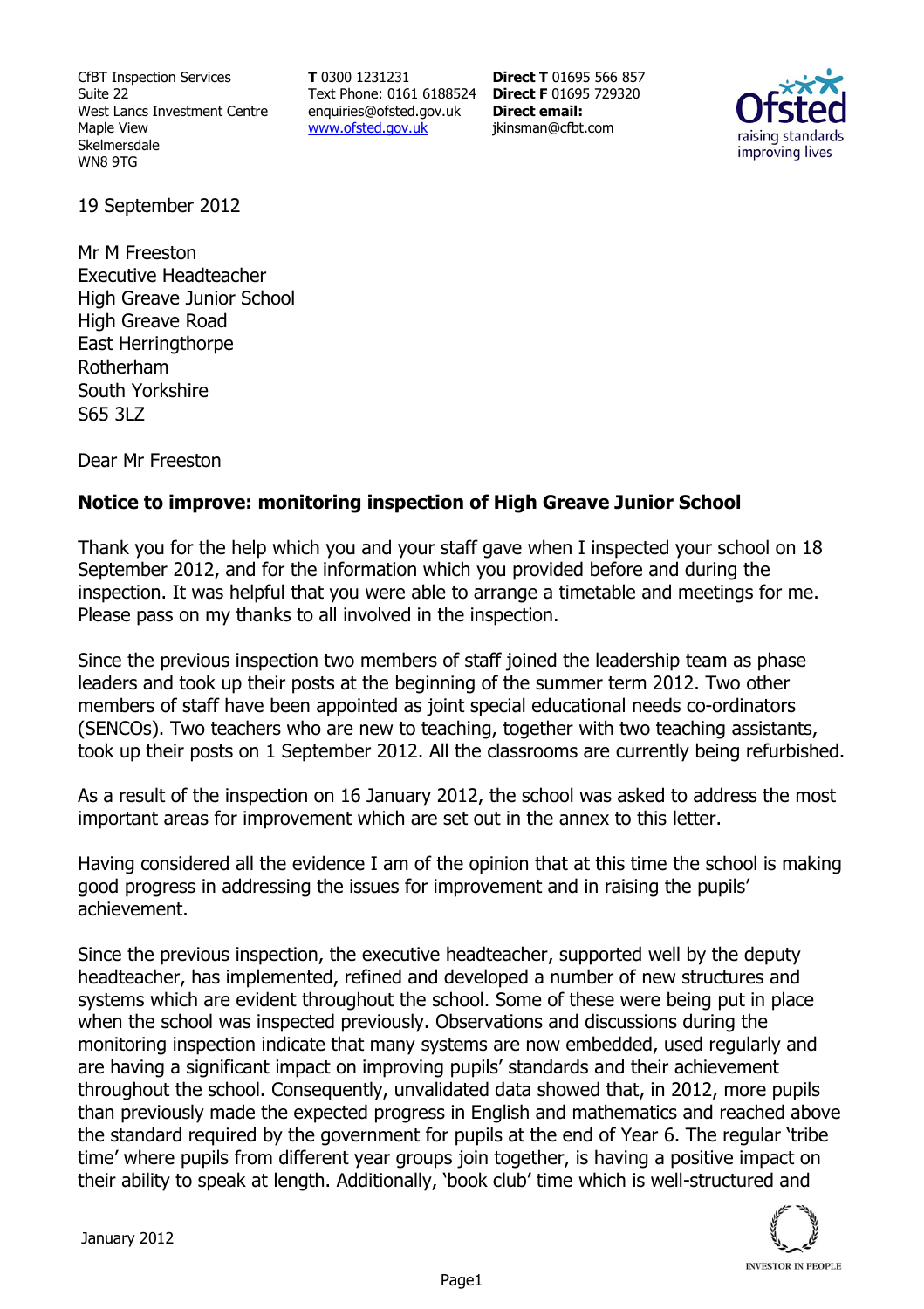

enables pupils to move between the different groups at their own pace, is increasing pupils' enjoyment of reading and the way they describe different texts. These regular activities are contributing to pupils' improved achievement in reading, with progress also seen in writing, but to a lesser extent. Senior leaders are tracking improvements by all groups of pupils and are aware that boys continue to do less well than girls, particularly in writing. Conversely, boys do better than girls in mathematics. Checking progress throughout all year groups is now commonplace and therefore any underachievement is quickly identified and additional support provided. The developments and re-organisation of the provision for pupils who are disabled or have special educational needs is a strong contributory factor towards securing improvements for these pupils. Class teachers are responsible for the progress of everyone in their class. Appropriate training has been provided, with more planned, so that pupils' individual needs can be met.

Discussions with senior leaders and lesson observations, undertaken jointly with the executive headteacher, provide clear evidence of increased consistency within classrooms. Pupils speak enthusiastically of gaining 'learning bands' and additional rewards which recognise their attitude to learning, to each other and to adults. Older pupils and adults speak of significant improvements in behaviour throughout the school. Pupils clearly understand the consequences which will result if their behaviour does not meet expectations. Several pupils explained how they use the new literacy target cards in lessons and how much they value the refurbished rooms and backpacks provided for them. Using target cards enables pupils to challenge themselves and develop their independence.

Despite consistencies in the appearance of the classrooms, for example, the learning walls, variability in the quality of teaching and learning is apparent. Stronger features include helpful feedback and questioning which ensures that pupils are expected to develop and expand their answers. Marking provides pupils with information on how to improve their work and does not simply praise the effort pupils make. Additionally, pupils' different ability levels are well-considered when tasks are set. However these characteristics are not evident throughout the school and at times some pupils find work too difficult or have to wait for everyone to complete the task set before moving forward.

The additional leadership appointments, made since the previous inspection, enable others to take responsibility for improvements throughout the school. Accountability is clear and members of the governing body play a well-considered role in holding leaders to account and ensuring that developments and changes are appropriate. Currently, reports of their dialogue in meetings are insufficiently well reported in order to clarify the detail of their discussions; changes are being considered. The school development plan is used to record the improvements being made and the capacity document identifies clearly who is responsible for different actions and when these should happen. Senior leaders recognise that the former document needs to be refined to ensure that all monitoring can be measured and evaluated precisely in order to evidence and substantiate the effect changes are having on pupils' improving outcomes.

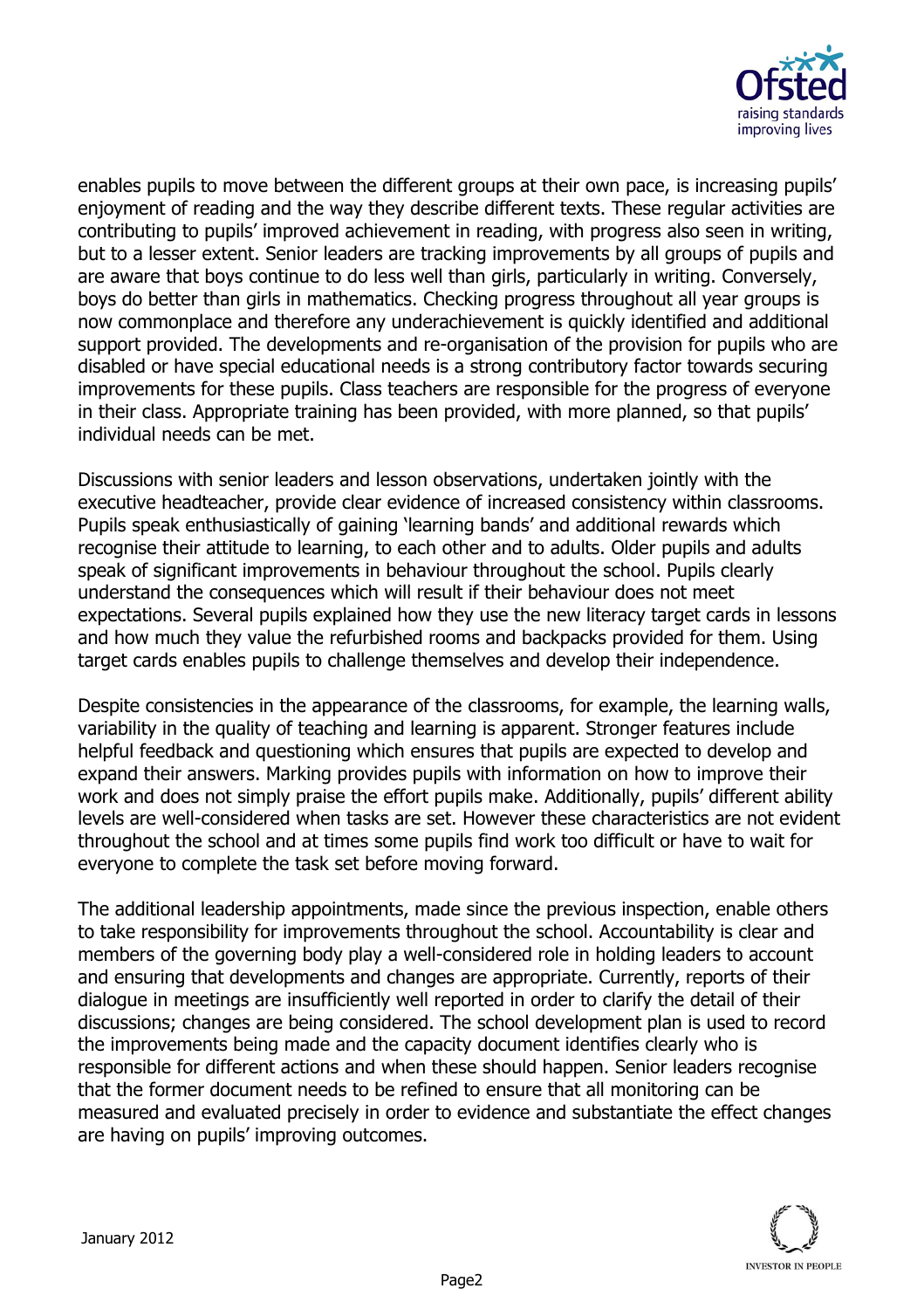

The statement of action provided by the local authority was evaluated by one of Her Majesty's Inspectors and found to be meeting requirements. Members of the local authority have provided, since the previous inspection, detailed support for individual members of staff particularly. They have also monitored closely the work of the school, holding regular evaluation meetings where senior leaders have presented their evidence. This enables local authority consultants to check and evaluate the progress being made. Staff report that they welcome this support and challenge which has helped them to improve and develop their practice. The impact of this work is evident and has contributed significantly to pupils' improved outcomes.

I hope that you have found the visit helpful in promoting improvement in your school. This letter will be posted on the Ofsted website.

Yours sincerely,

Marianne Young **Her Majesty's Inspector**